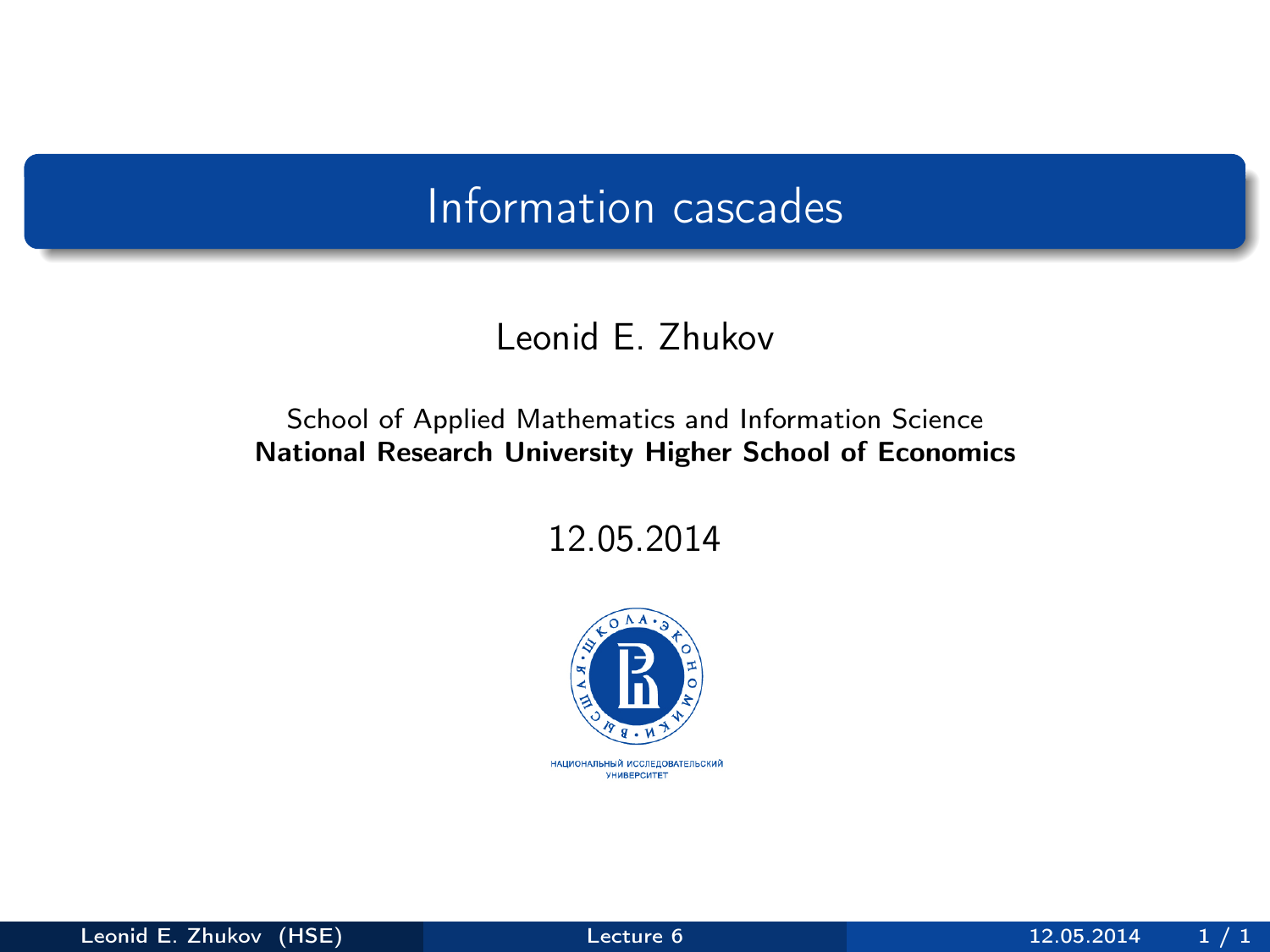- Wisdom of crowd taking into account collective opinion of a group of individuals for collective decision:
	- private information
	- independent judgements
	- aggregation process
- "Vox populi" "The voice of the people", Francis Galton, Nature,1907
- Claim: collective decision is better that decision by any individual
- Rational bubles? herd behaviour producing very bad group judgment, "madness of crowds", irrationality
- We do not consider psychological effects conformity from social (peer) pressure, etc
- Rational behaviour, but a systemic flaw in information aggregation process
- "The Wisdom of Crowds", James Surowiecki, 2005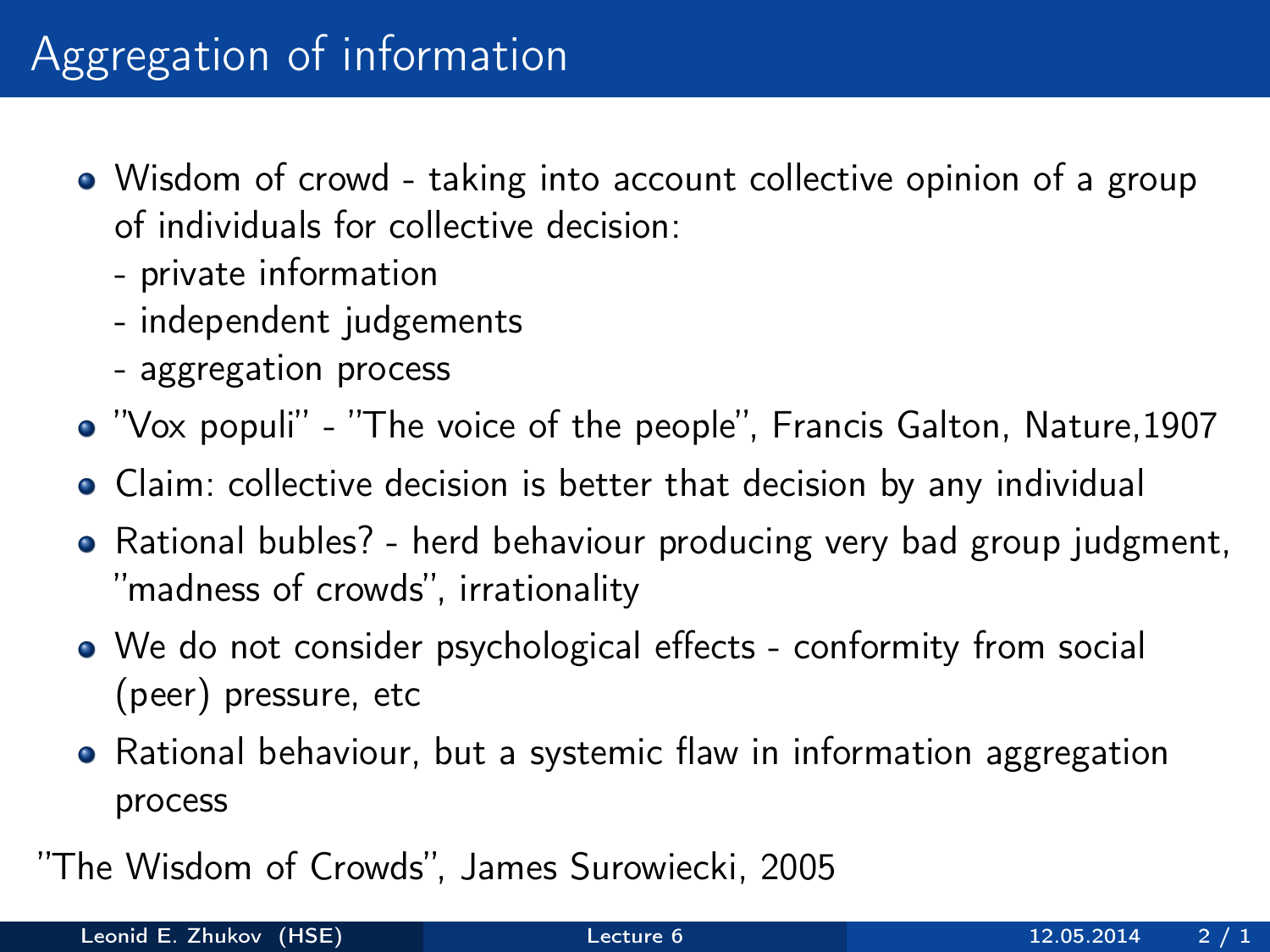# Observational learning

Observational learning - influence resulting from rational processing of information gained by observing others

- Observational learning can be one of the causes of *convergent* behaviour
- Spread of fashion, fads, music hits, techonology adoptions, financial markets, riots, etc.
- Make decision after observing the past decisions of others by making inferences
- Observable actions, but not observable reasons (private signals)
- There is no "true" learning, behavior is imitative
- Rational decision making

"A Theory of Fads, Fashion, Custom, and Cultural Change as Information Cascades", S. Bikhchandani, D Hirshleifer and I.Welch, 1992 "A simple model of herd behavior", Abhijit Banerjee, 1992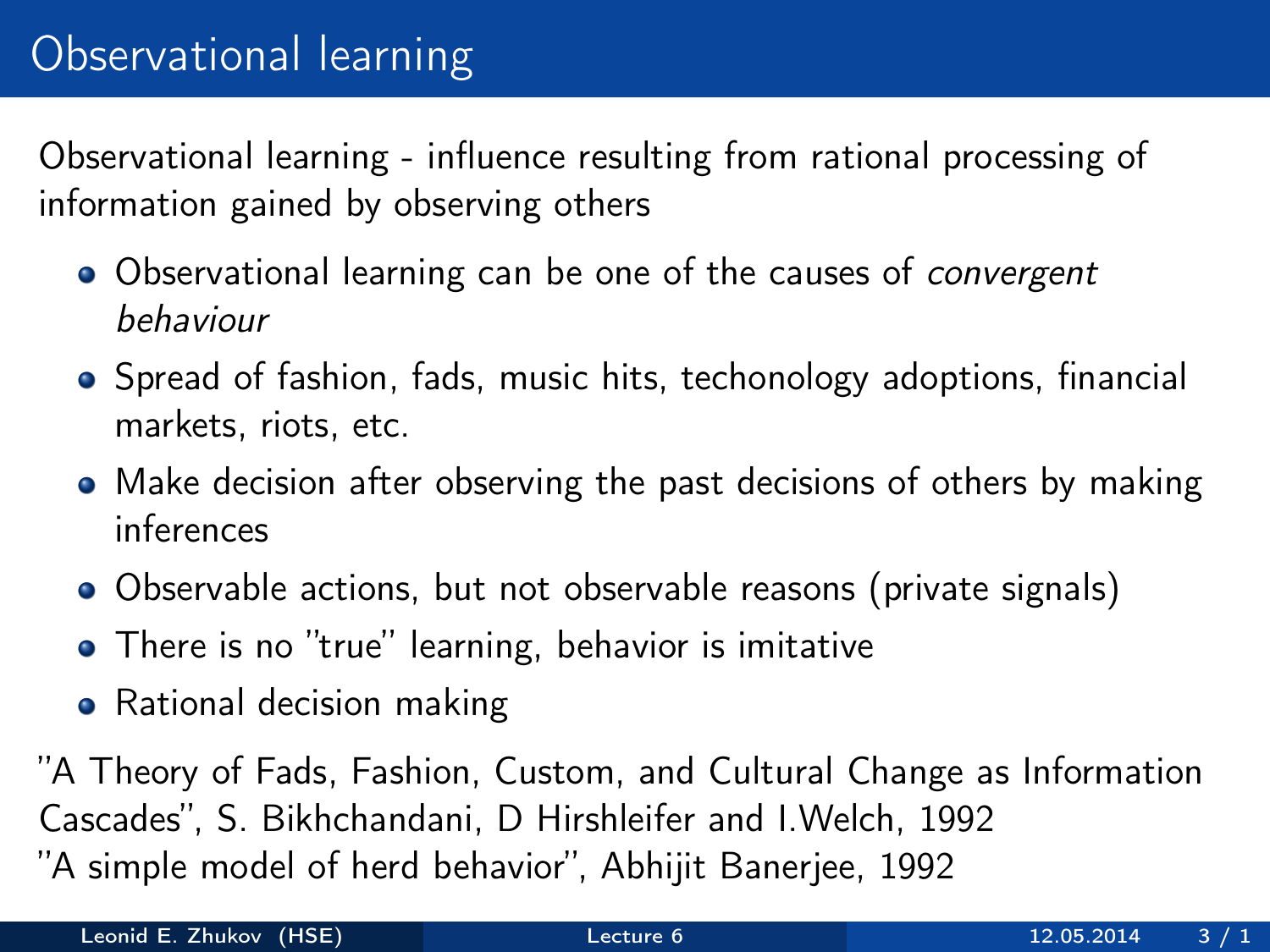#### **Definition**

Information cascade occurs when individuals (agents), having observed the actions of those ahead of them, rationally choose to take the same action regardless of their private information

- Agents make decision sequentially
- Every agent observes decisons of others before making own decision
- Every agent make rational decision based on the information he has (his private information  $+$  observed previous decisons)
- Agents do not have access to private information of others (only decisions they made)
- Only limited action (decision) space exists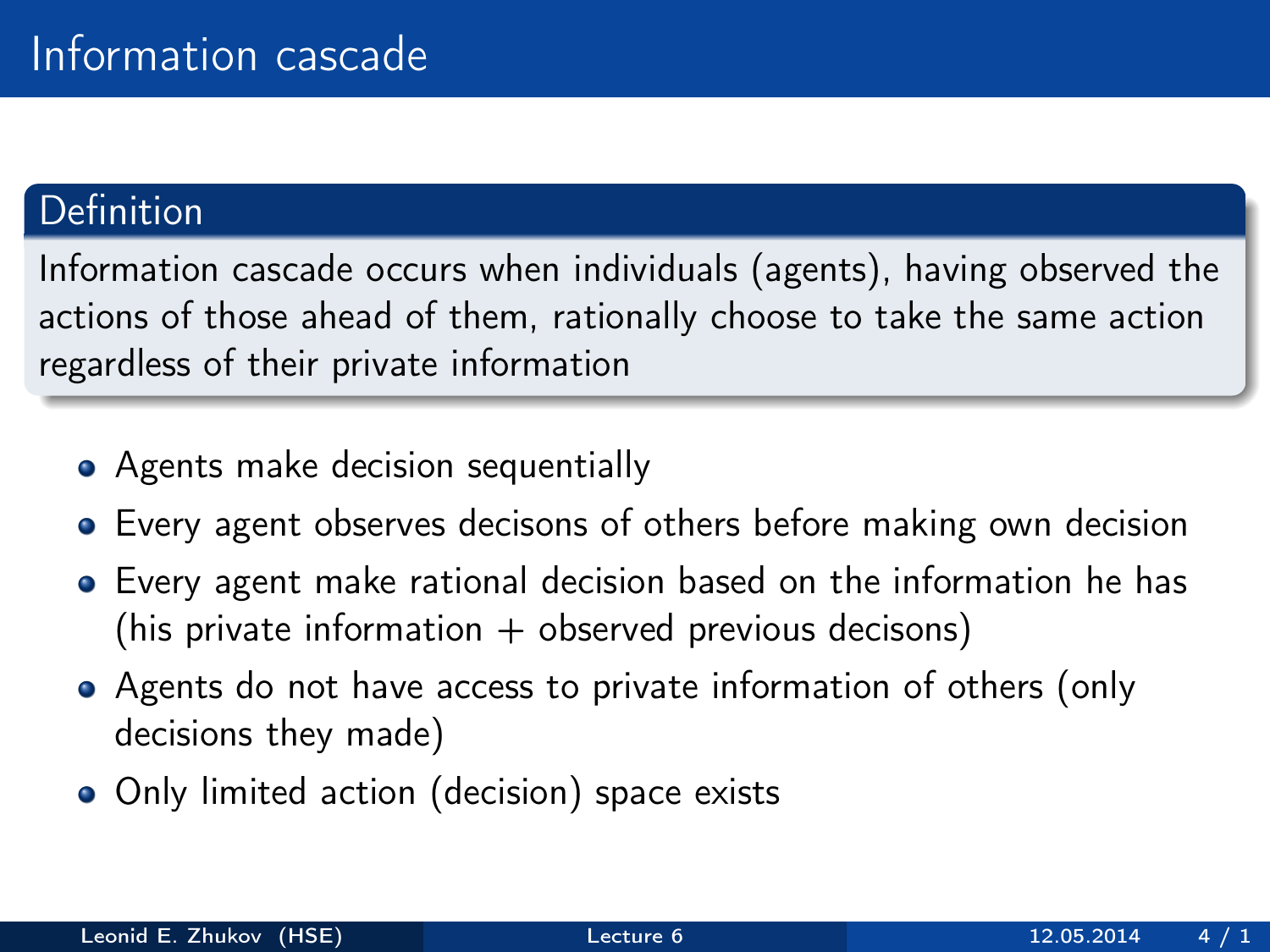- Hypothesis testing:  $H_1$ ,  $H_2$
- Apriory probability:  $P(H_1)$ ,  $P(H_2)$
- Observed evidence: E
- Aposteriory:  $P(H_1|E)$ ,  $P(H_2|E)$
- Bayes's rule:

$$
P(H_1|E) = \frac{P(E|H_1)P(H_1)}{P(E)}
$$
  
\n
$$
P(H_2|E) = \frac{P(E|H_2)P(H_2)}{P(E)}
$$
  
\n
$$
P(E) = P(E|H_1)P(H_1) + P(E|H_2)P(H_2)
$$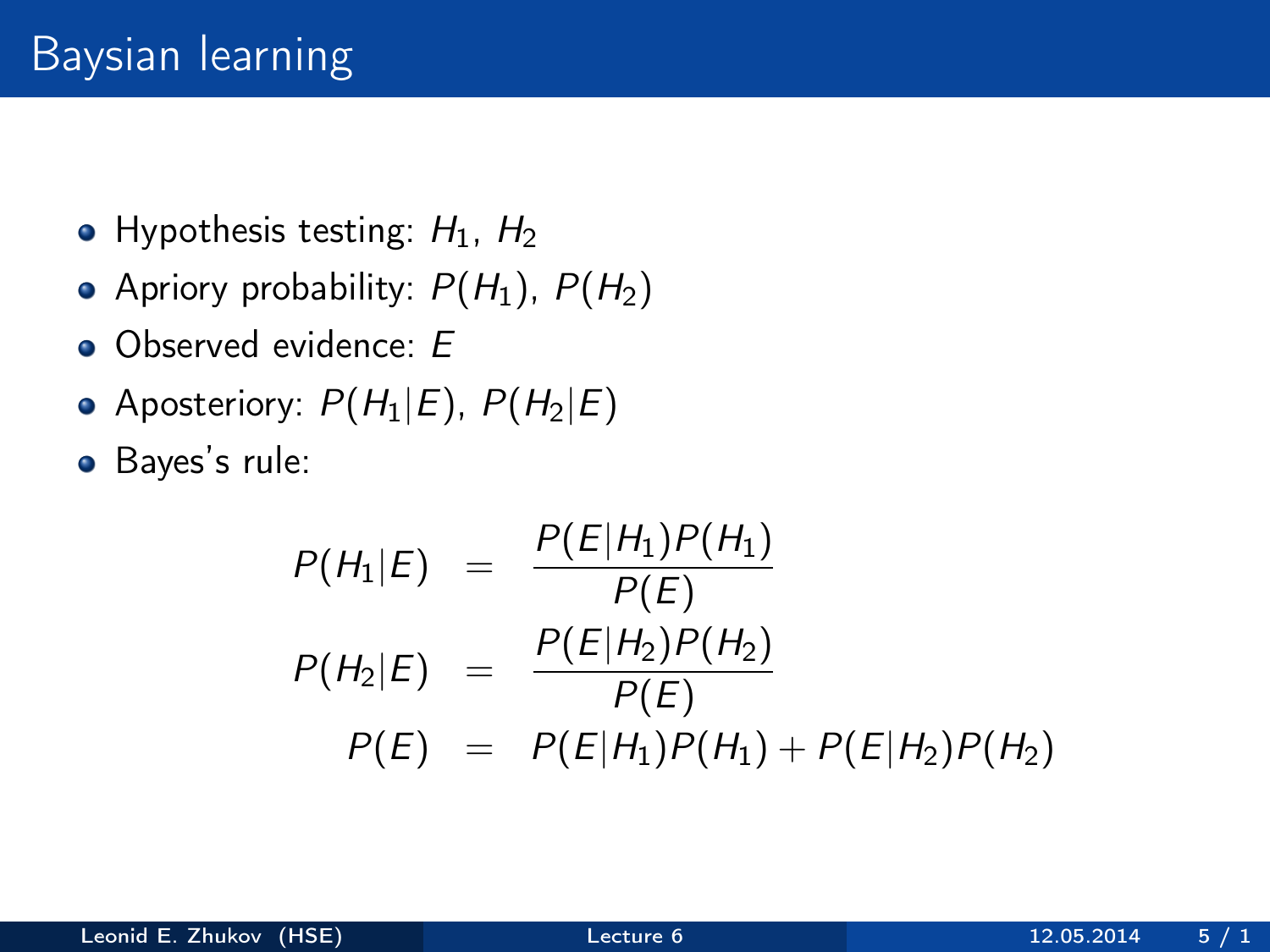Experiment: sequential marble drawing from a random urn



- Urns A, B:  $P(A) = P(B) = 1/2$ • Marbles a.b:  $P(a|A) = 2/3$ ,  $P(b|A) = 1/3$  $P(a|B) = 1/3$ ,  $P(b|B) = 2/3$
- L. Anderson and C. Halt, 1997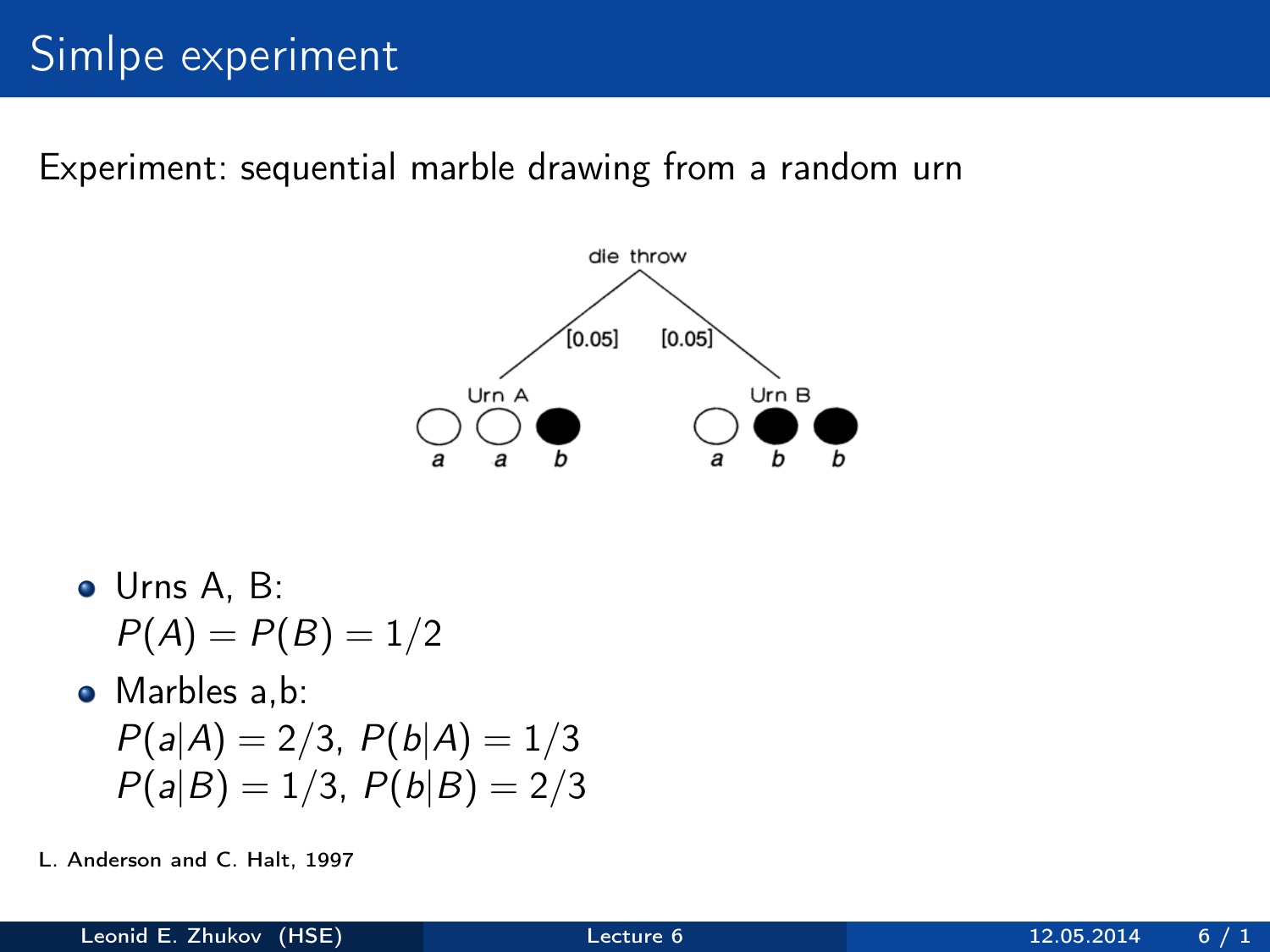• Step 1. Selected "b-marble",  $P(B|b)$  ?  $P(A|b)$ 

$$
P(B|b) = \frac{P(b|B)P(B)}{P(b)}
$$
  
\n
$$
P(b) = P(b|B)P(B) + P(b|A)P(A) =
$$
  
\n
$$
= 2/3 \cdot 1/2 + 1/3 \cdot 1/2 = 1/2
$$
  
\n
$$
P(B|b) = \frac{2/3 \cdot 1/2}{1/2} = 2/3
$$
  
\n
$$
P(A|b) = \frac{1/3 \cdot 1/2}{1/2} = 1/3
$$

- Rational choice announce "B -urn" :  $P(B|b) > P(A|b)$
- $\bullet$  Exposes private signal b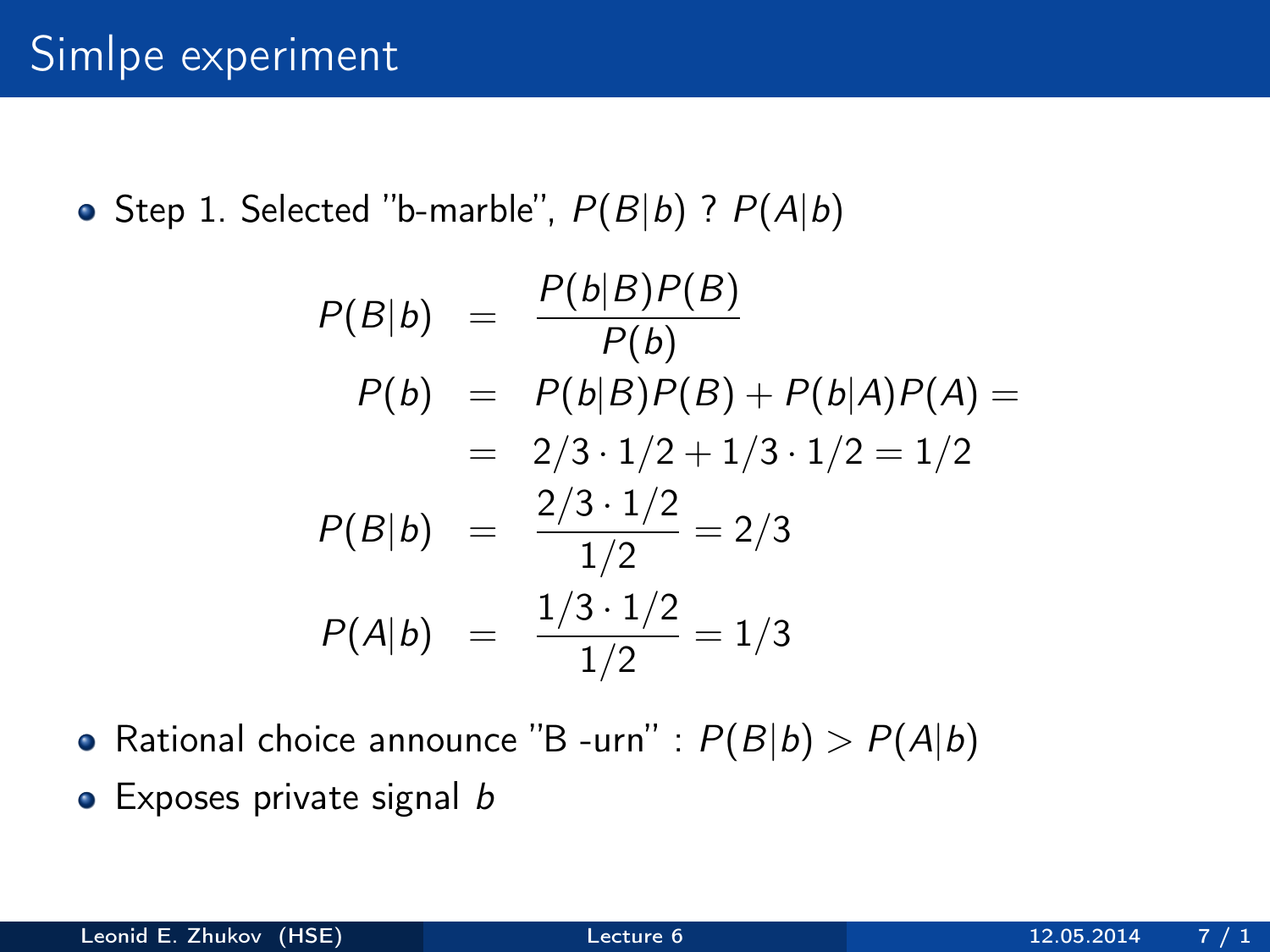• Step 2 (a). Selected "b-marble",  $P(B|B, b)$  ?  $P(A|B, b)$ 

$$
P(B|B, b) = P(B|b, b) = \frac{P(b, b|B)P(B)}{P(b, b)}
$$
  
\n
$$
P(b, b|B) = P(b|B)P(b|B) = 2/3 \cdot 2/3 = 4/9
$$
  
\n
$$
P(b, b|A) = P(b|A)P(b|A) = 1/3 \cdot 1/3 = 1/9
$$
  
\n
$$
P(b, b) = P(b, b|B)P(B) + P(b, b|A)P(A) =
$$
  
\n
$$
= 4/9 \cdot 1/2 + 1/9 \cdot 1/2 = 5/18
$$
  
\n
$$
P(B|b, b) = \frac{4/9 \cdot 1/2}{5/18} = 4/5
$$
  
\n
$$
P(A|b, b) = \frac{1/9 \cdot 1/2}{5/18} = 1/5
$$

• Rational choice announce "B-urn" :  $P(B|B, b) > P(A|B, b)$  $\bullet$  Exposes private signal b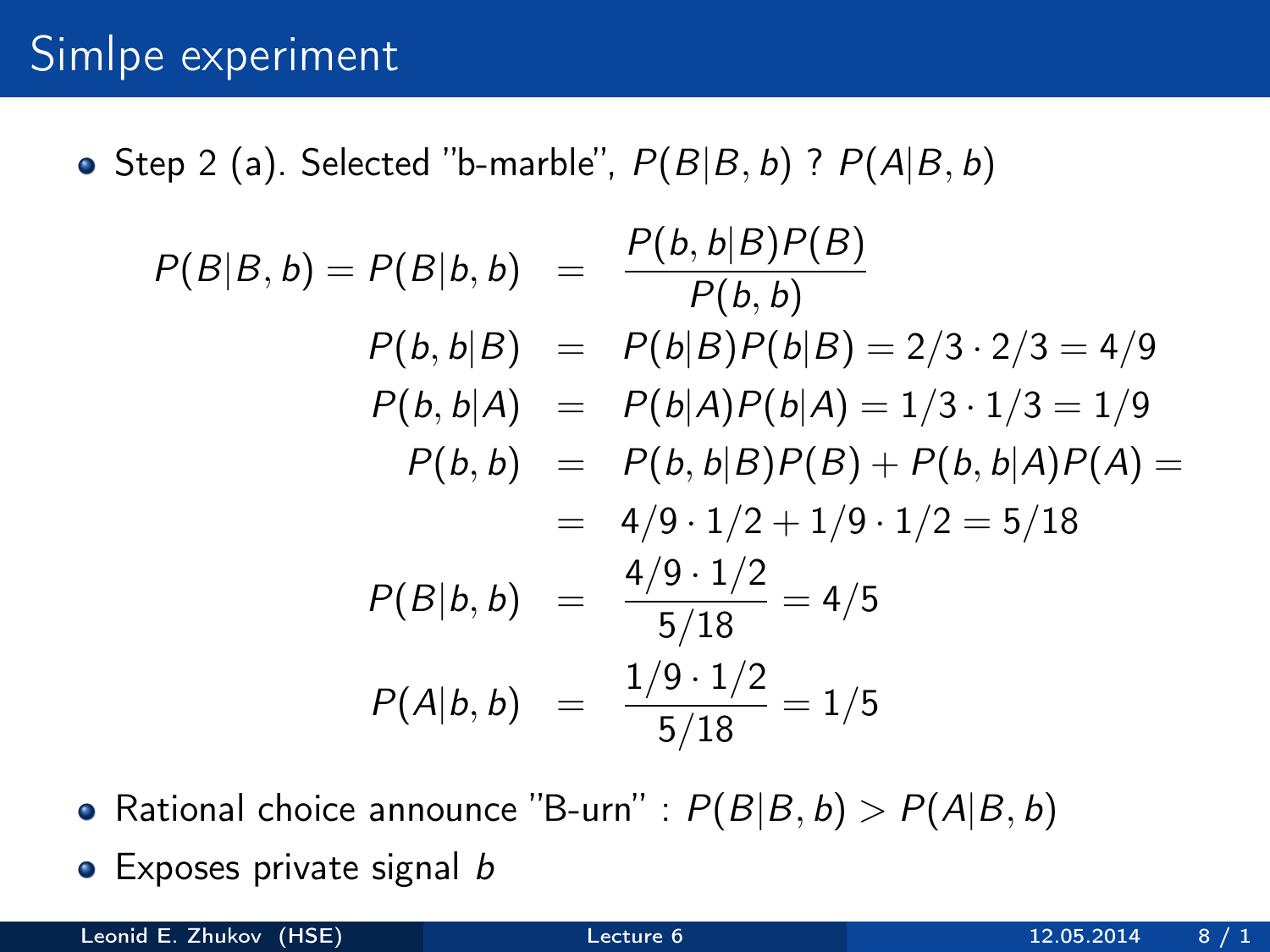• Step 2(b). Selected "a-marble",  $P(B|B, a)$  ?  $P(A|B, a)$ 

$$
P(B|b, a) = \frac{P(b, a|B)P(B)}{P(b, a)}
$$
  
\n
$$
P(b, a|B) = P(b|B)P(a|B) = 2/3 \cdot 1/3 = 2/9
$$
  
\n
$$
P(b, a|A) = P(b|A)P(b|A) = 1/3 \cdot 2/3 = 2/9
$$
  
\n
$$
P(b, a) = P(b, a|B)P(B) + P(b, a|A)P(A) =
$$
  
\n
$$
= 2/9 \cdot 1/2 + 2/9 \cdot 1/2 = 2/9
$$
  
\n
$$
P(B|b, a) = \frac{2/9 \cdot 1/2}{2/9} = 1/2
$$
  
\n
$$
B(A|b, a) = \frac{2/9 \cdot 1/2}{2/9} = 1/2
$$

- Rational choice to follow own signal, announce "A-urn"
- $\bullet$  Exposes private signal b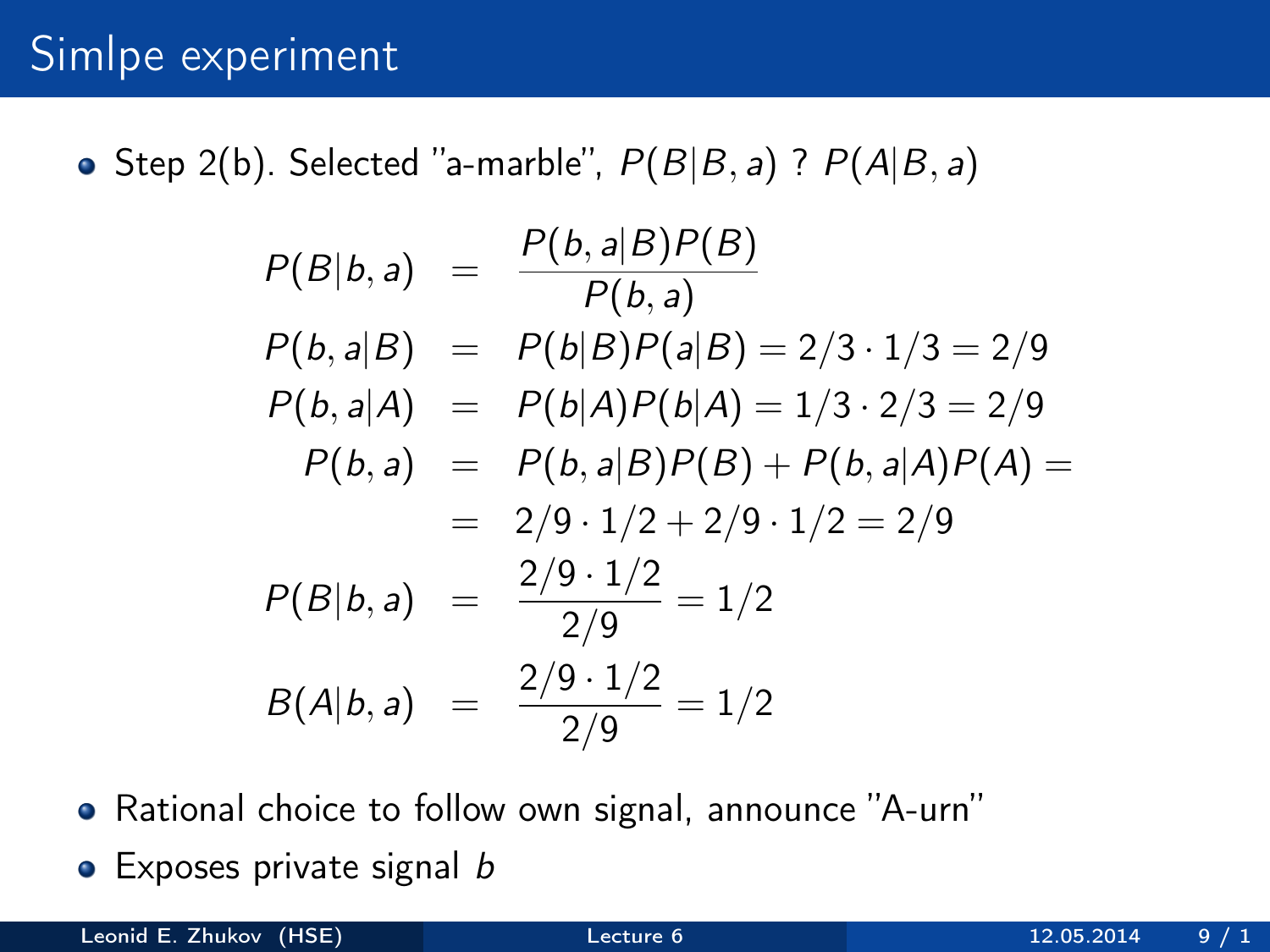- Step 3. Selected "a-marble"  $P(B|B, B, a)$  ?  $P(A|B, B, a)$  $P(B|b, b, a) = \frac{P(b, b, a|B)P(B)}{P(b, b, a)}$  $P(b, b, a|B) = P(b|B)P(b|B)P(a|B) = 2/3 \cdot 2/3 \cdot 1/3 = 4/27$  $P(b, b, a|A) = P(b|A)P(b|A)P(a|A) = 1/3 \cdot 1/3 \cdot 2/3 = 2/27$  $P(b, b, a) = P(b, b, a|B)P(B) + P(b, b, a|A)P(A) =$  $= 4/27 \cdot 1/2 + 2/27 \cdot 1/2 = 3/27$  $P(B|b, b, a) = \frac{4/27 \cdot 1/2}{3/27} = 2/3$  $P(A|b, b, a) = \frac{2/27 \cdot 1/2}{3/27} = 1/3$
- Rational choice "B-urn" :  $P(B|B, B, a) > P(A|B, B, a)$  inspite of own signal!
- Action does not expose any private signal

Leonid E. Zhukov (HSE) [Lecture 6](#page-0-0) 12.05.2014 10 / 1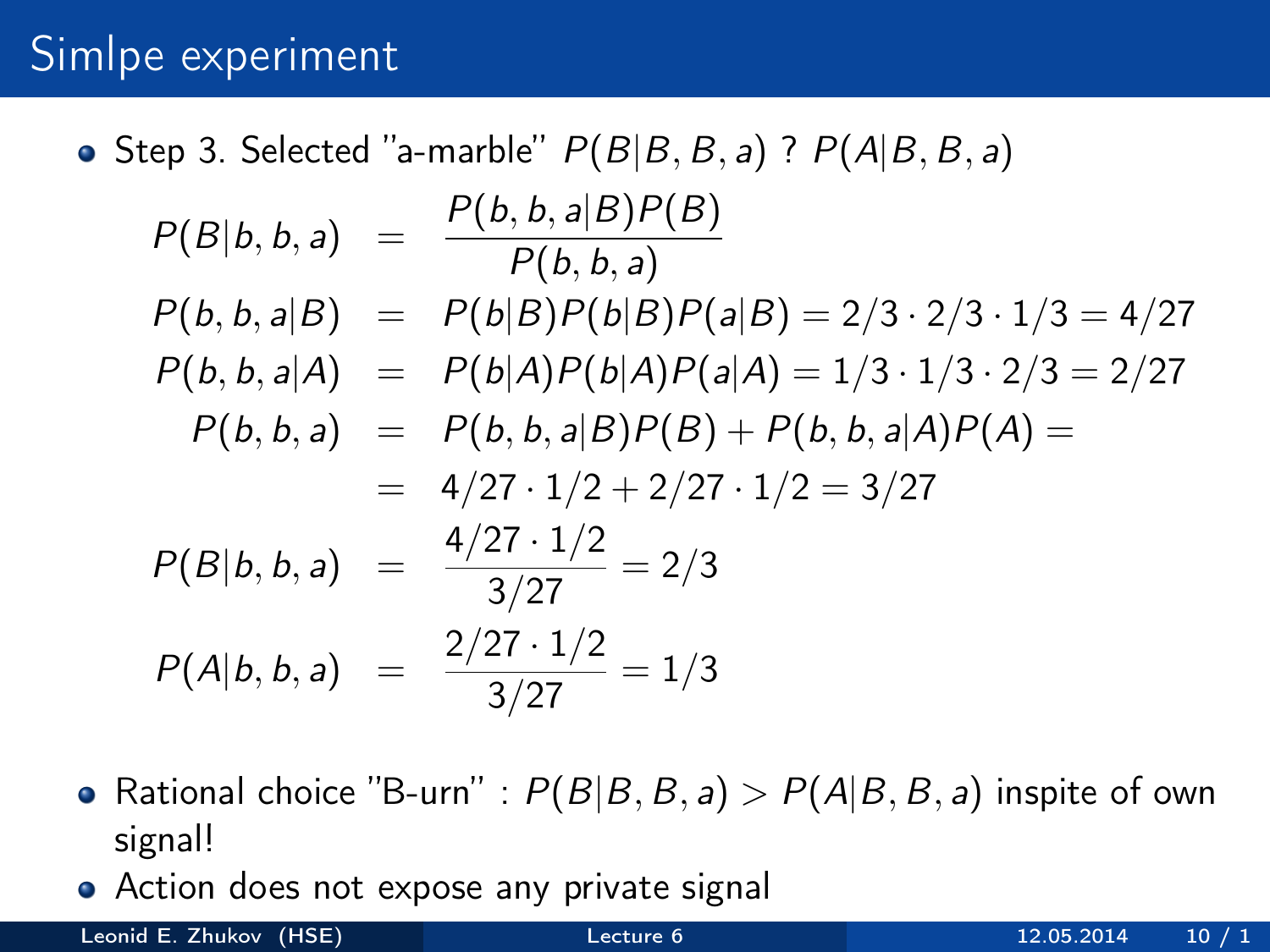| Period | Um<br>used | Subject number: Urn decision (private draw) |               |                     |                     |               |                      |                    |
|--------|------------|---------------------------------------------|---------------|---------------------|---------------------|---------------|----------------------|--------------------|
|        |            | 1 <sub>st</sub><br>round                    | 2nd<br>round  | 3rd<br>round        | 4th<br>round        | 5th<br>round  | 6th<br>round         | Cascade<br>outcome |
| 5      | B          | S12: A<br>(a)                               | S11: B<br>(b) | S9: B<br>(b)        | S7: B<br>(b)        | SS: B<br>(a)  | <b>S10: B</b><br>(a) | cascade            |
| 6      | A          | S12: A<br>(a)                               | S8: A<br>(a)  | S9: A<br>(b)        | S11: A<br>(b)       | S10: A<br>(a) | S7: A<br>(a)         | cascade            |
| 7      | в          | S8: B<br>(b)                                | S7: A<br>(a)  | S10: B<br>(b)       | S11: B<br>(b)       | S12: B<br>(b) | S9: B<br>(a)         | cascade            |
| 8      | A          | S8: A<br>(a)                                | S9: A<br>(a)  | $S12: B*$<br>(b)    | S10: A<br>(a)       | S11: A<br>(b) | S7: A<br>(a)         | cascade            |
| 9      | B          | S11: A<br>(a)                               | S12: A<br>(a) | <b>S8: A</b><br>(b) | <b>S9: A</b><br>(b) | S7: A<br>(b)  | <b>S10: A</b><br>(b) | reverse<br>cascade |

#### TABLE 2-DATA FOR SELECTED PERIODS OF SESSION 2

Notes: Boldface-Bayesian decision, inconsistent with private information.

\*-Decision based on private information, inconsistent with Bayesian updating.

L. Anderson and C. Halt, 1997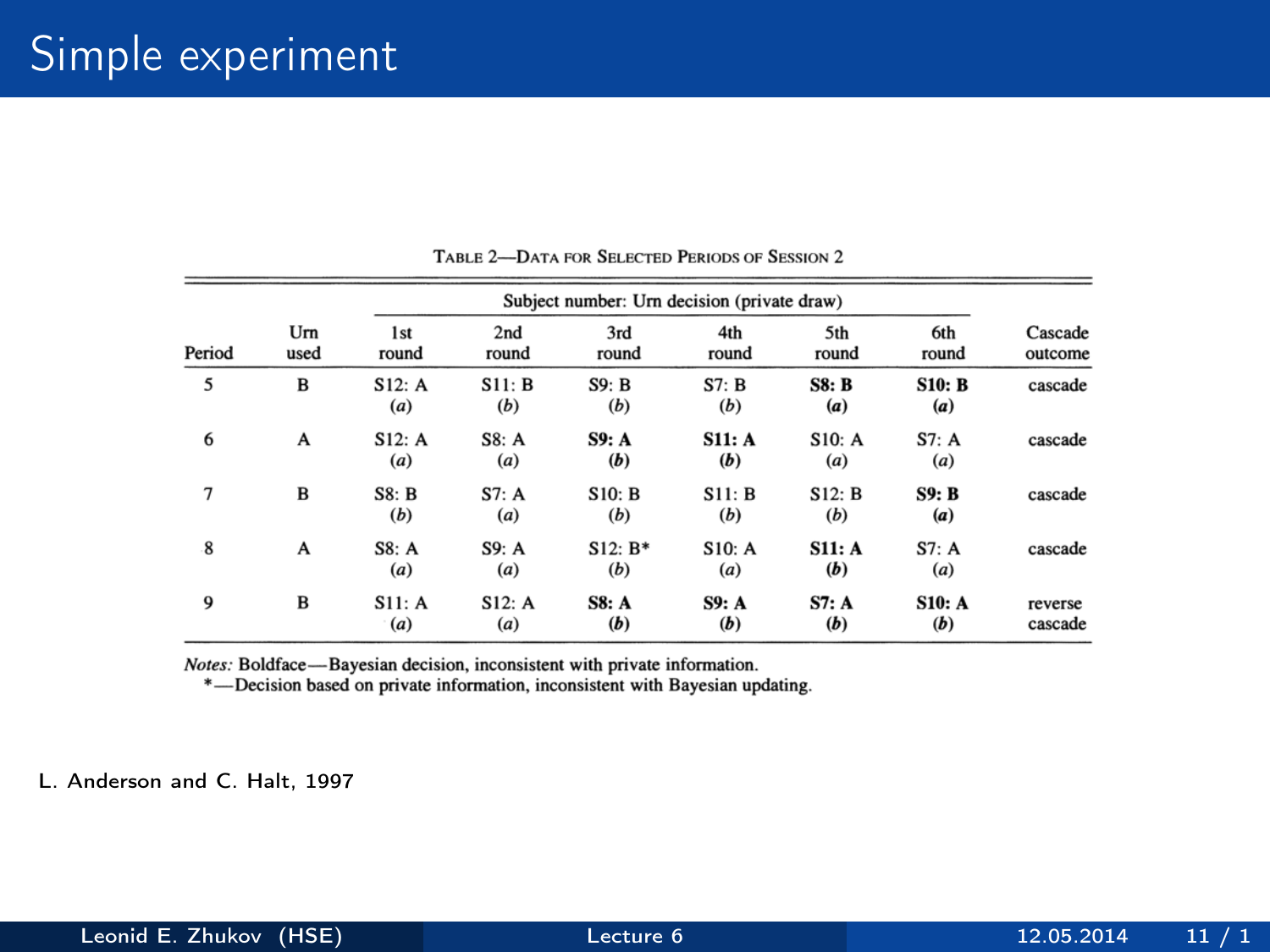- Group of agents  $\{1, ..., n\}$  sequentially making decisions accepting/rejecting an option
- State of the world (one of two possible, random):  $'G'$  - good,  $'B'$  - bad,  $Pr[G] = p$ ,  $Pr[B] = 1 - p$
- Payoff:  $v_c > 0$ ,  $v_B < 0$ Expected payoff without any information  $v_G p + v_B (1 - p) = 0$
- **•** Private signal:

'H' - accpeting is a good idea, 'L' - acceepting is a bad idea. Random, but truthful,  $q > 1/2$ , q - signal accuracy  $Pr[H|G] = q$ ,  $Pr[L|G] = 1 - q$  $Pr[H|B] = 1 - a$ ,  $Pr[L|B] = a$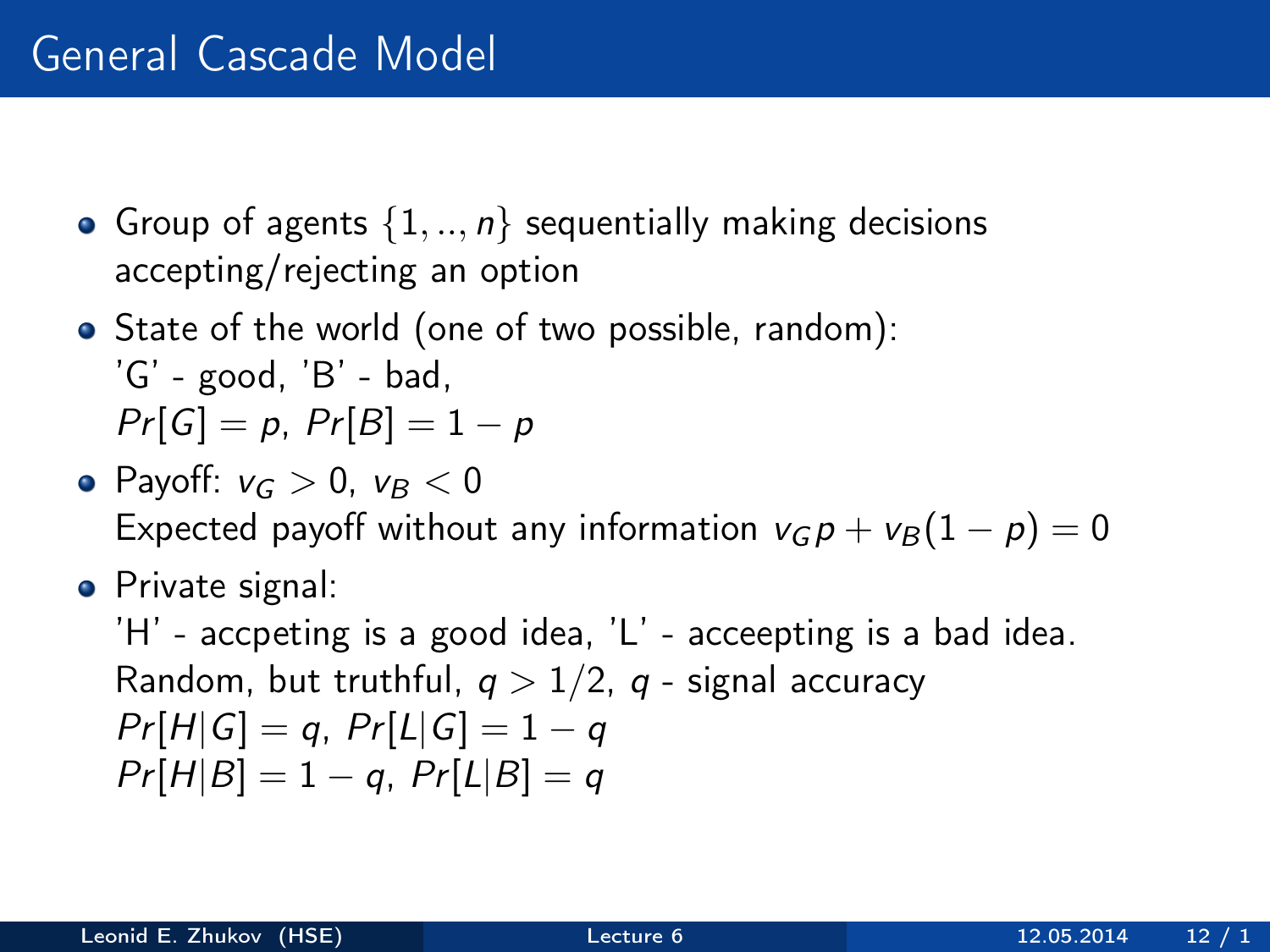• No signal:

$$
Eno-signal[payoff] = vG Pr[G] + vB Pr[B] = vG p + vB(1 - p) = 0
$$

• Individual decisions: High signal 'H':

$$
Pr[G|H] = \frac{Pr[H|G]Pr[G]}{Pr[H]} = \frac{qp}{qp + (1 - q)(1 - p)} > p
$$
  

$$
Pr[B|H] = \frac{Pr[H|B]Pr[B]}{Pr[H]} = \frac{(1 - q)(1 - p)}{qp + (1 - q)(1 - p)} < 1 - p
$$

 $E^{signal}[payoff] = v_G Pr[G|H] + v_B Pr[B|H] > E^{no-signal}[payoff]$ 

• Rational agent should accept the option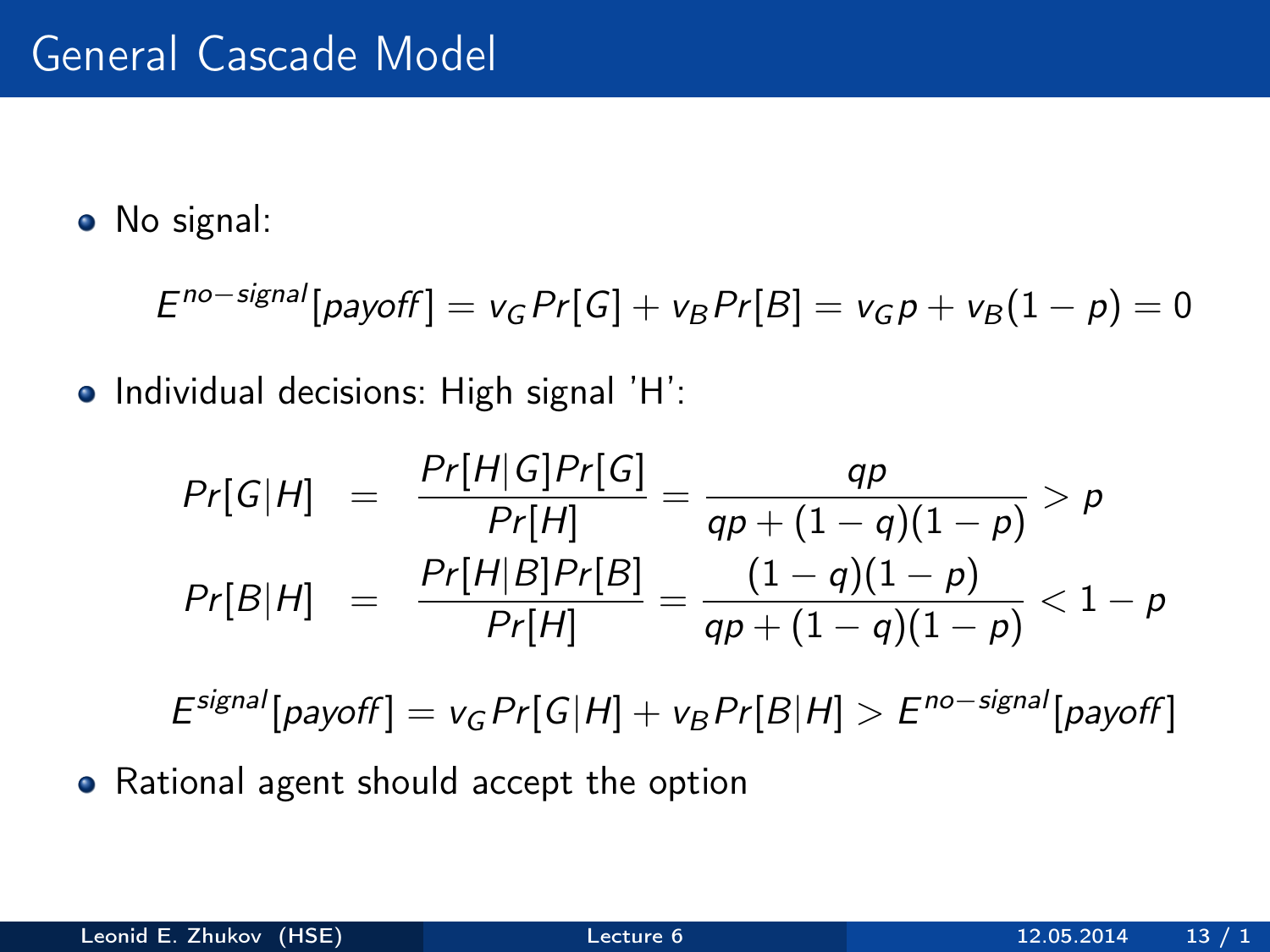- Mutliple signals  $S = \{HLH$ ...LHLL $\}$ ,  $a = \#H$ ,  $b = \#L$
- Posterior probability:

$$
Pr[G|S] = \frac{Pr[S|G]Pr[G]}{Pr[S]} = \frac{pq^{a}(1-q)^{b}}{pq^{a}(1-q)^{b} + (1-p)(1-q)^{a}q^{b}}
$$
\n• if a > b, Pr[G|S] > Pr[G]\n if a < b, Pr[G|S] < Pr[G]\n if a = b, Pr[G|S] = Pr[G] = p

Rational agent should accept the option when gets more H signals than L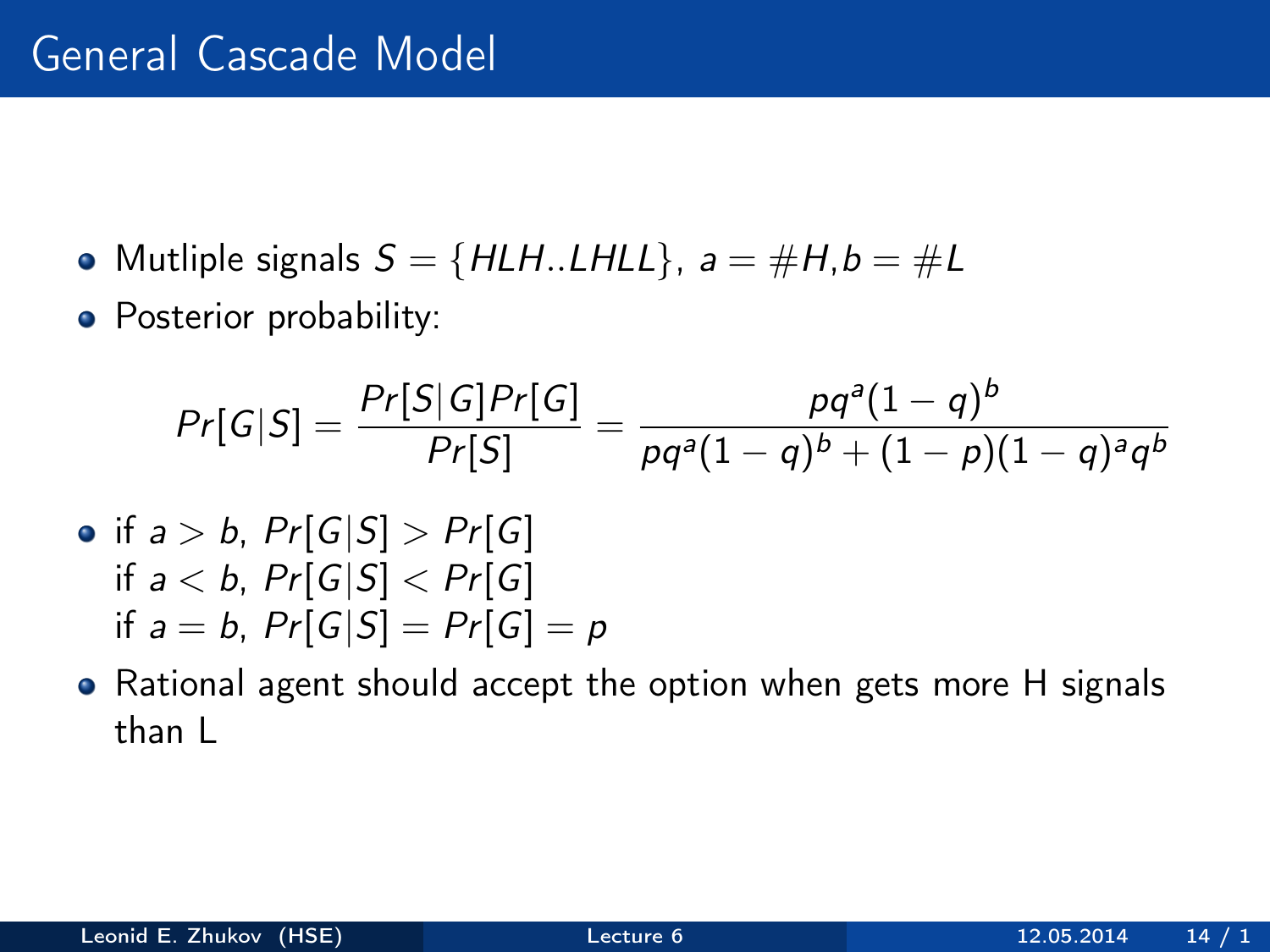Each person can see the choice of previous people, but not their signals

- **1** Person 1. Follow private signal (1). Action reveals his private signal
- **2** Person 2. Follows 2 signals  $=$  his private (2)  $+$  private signal (1) if private  $(2)$  = private  $(1)$ , follows his private signal  $(1)$ if private (2)  $\neq$  private(1), follows his private Action reveals his private signal (2)
- **3** Person 3. Follows 3 signals = his private  $(3)$  + private  $(2)$  + private $(1)$ if private (1)  $\neq$  private (2), follows his private signal (3) if private  $(1)$  = private  $(2)$ , follows signals  $(1)$ ,  $(2)$ , not his private signal (3) Action does not reveal his private signal
- $\bullet$  Person 4 etc. If private  $(1)$  = private  $(2)$ , follows signals  $(1)$ ,  $(2)$ , not his private signal (4)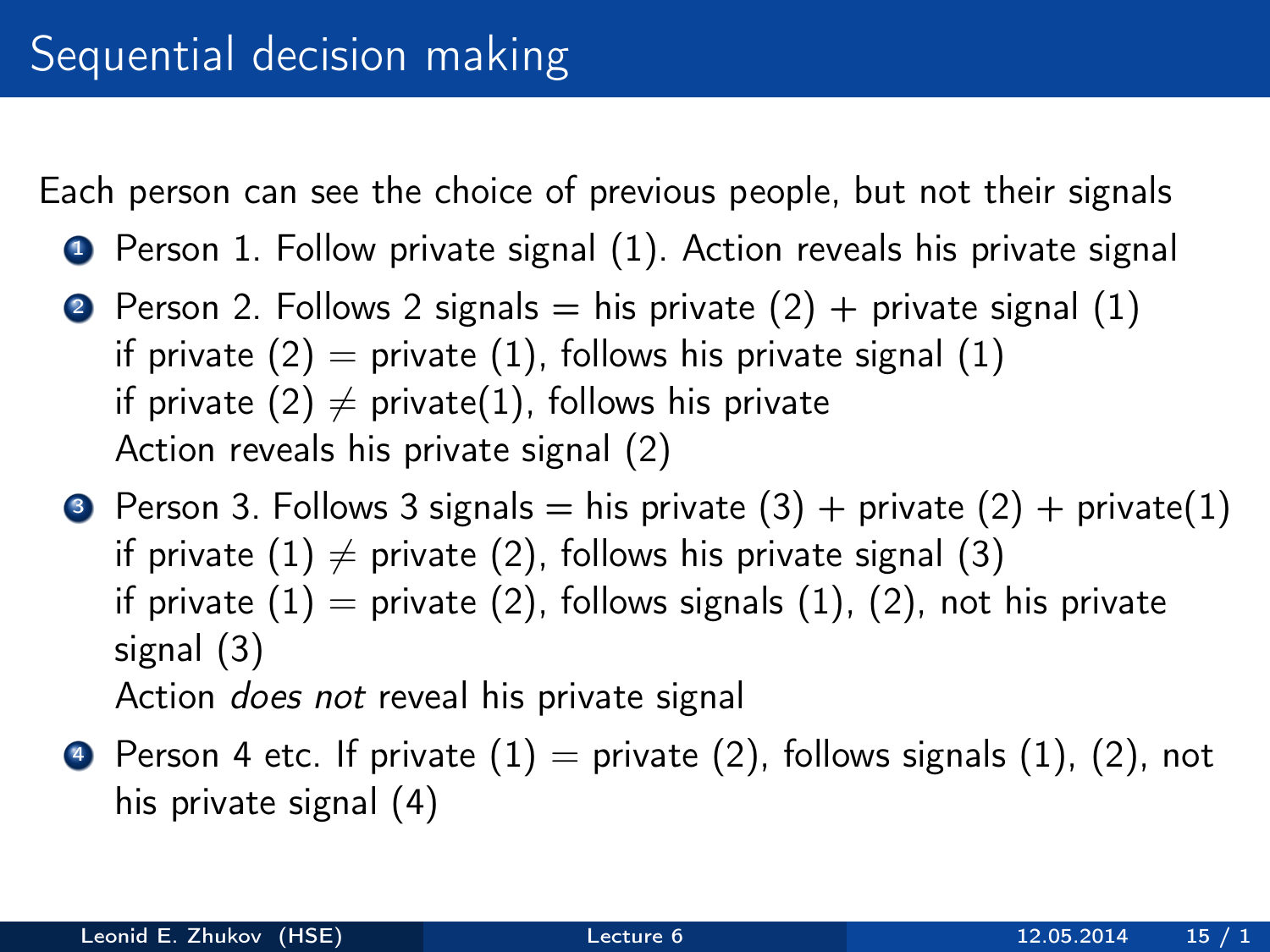

- when number of previous accepts  $=$  rejects, follows own sinal - when number of previous accepts - rejects  $|= 1$ , folows own signal - cascades starts when | accepts -rejects  $| \geq 2$ , private signal can't outweight earlier majority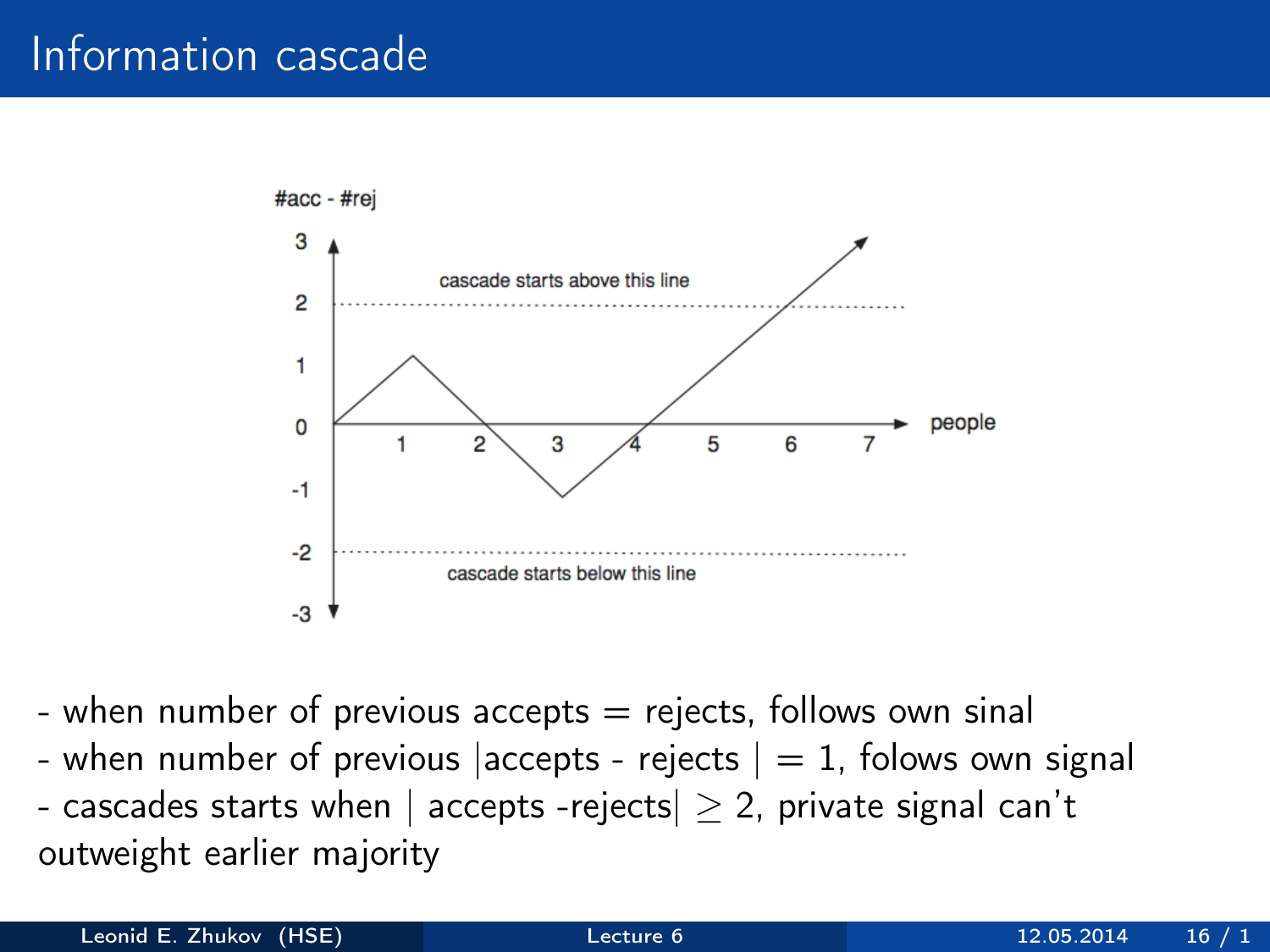

Leonid E. Zhukov (HSE) [Lecture 6](#page-0-0) 12.05.2014 17 / 1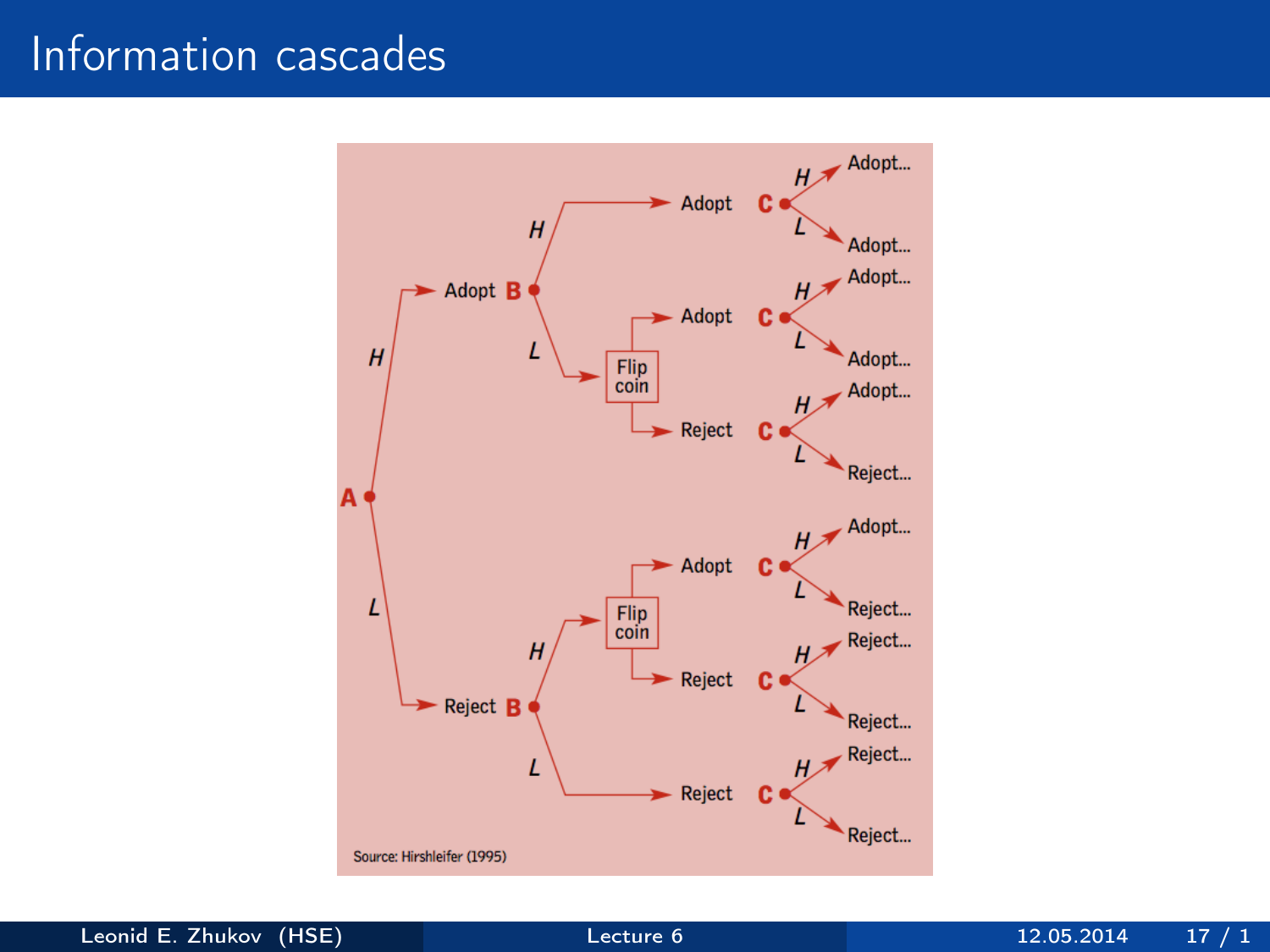Let the true state of the world be 'G'. Probability of cascade after 2 people

• Probability of Up (correct) cascade:  
\n
$$
Pr[HH] = q^2
$$
,  
\n $Pr[HL] = q(1 - q)$   
\n $Pr[Up cascade] = q^2 + q(1 - q)1/2 = q(q + 1)/2$   
\n $q = 0.5 \Rightarrow Pr = 37.5\%, q = 0.6 \Rightarrow Pr = 48\%,$ 

• Probability of No cascade:  
\n
$$
Pr[HL] = q(1 - q)
$$
,  
\n $Pr[LH] = q(1 - q)$   
\n $Pr[No \; cascade] = q(1 - q)1/2 + q(1 - q)1/2 = q(1 - q)$   
\n $q = 0.5 \Rightarrow Pr = 25\%, q = 0.6 \Rightarrow Pr = 24\%,$ 

\n- Probability of Down (incorrect) cascade: 
$$
Pr[LL] = (1 - q)^2
$$
,  $Pr[LH] = q(1 - q)$ ,  $Pr[Down\ cascade] = (1 - q)^2 + q(1 - q)1/2 = (1 - q)(2 - q)/2$ ,  $q = 0.5 \Rightarrow Pr = 37.5\%$ ,  $q = 0.6 \Rightarrow Pr = 28\%$ ,
\n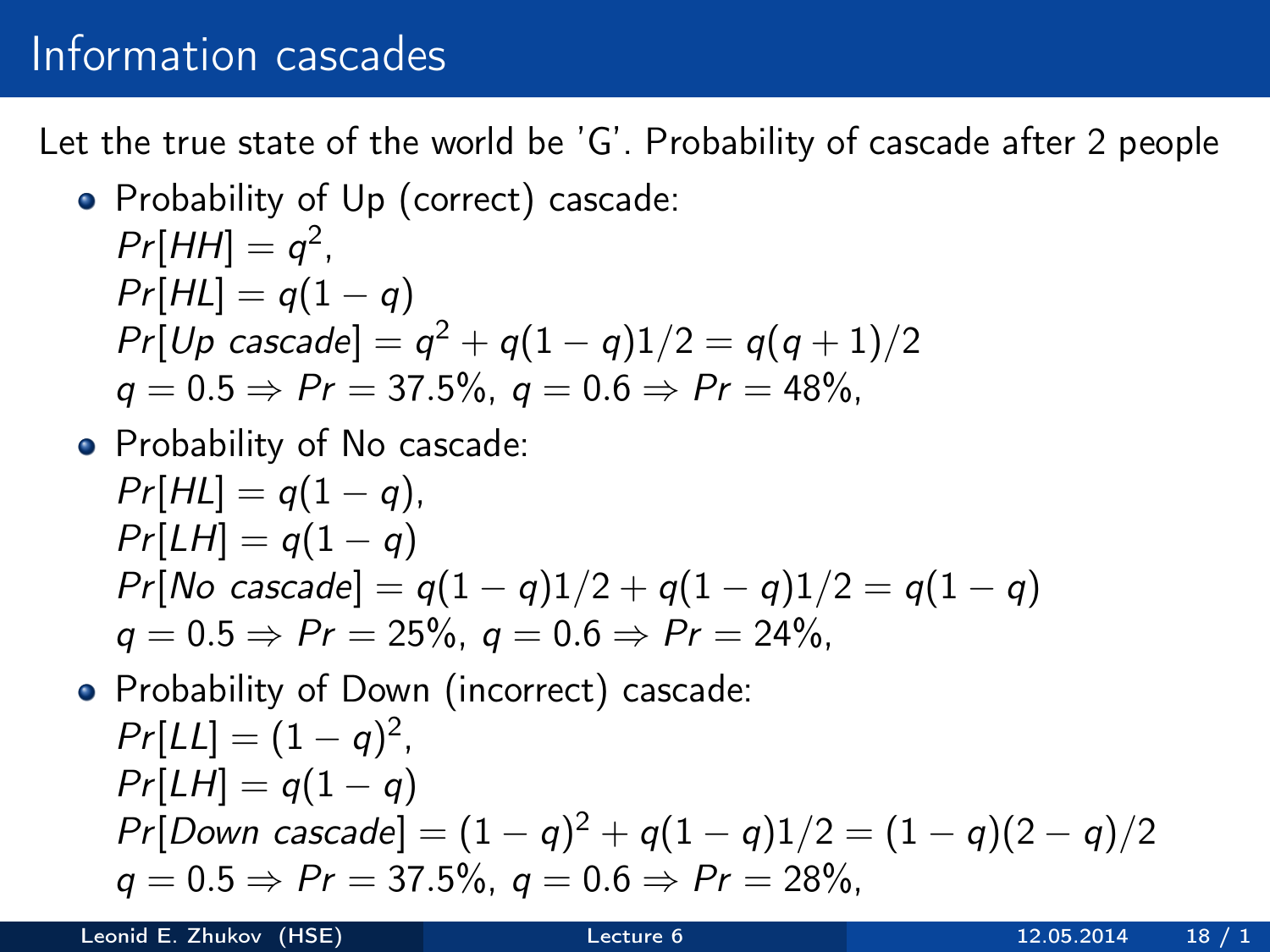Probability of cascade after n (even) people

\n- $$
Pr[No \text{ cascade}] = (q - q^2)^{n/2}
$$
\n- $Pr[Up \text{ cascade}] = \frac{q(q+1)(1-(q-q^2)^{n/2})}{2(1-q-q^2)}$  - "correct" cascade
\n- $Pr[Down \text{ cascade}] = \frac{(q-2)(q-1)(1-(q-q^2)^{n/2})}{2(1-q-q^2)}$  - "incorrect" cascade
\n

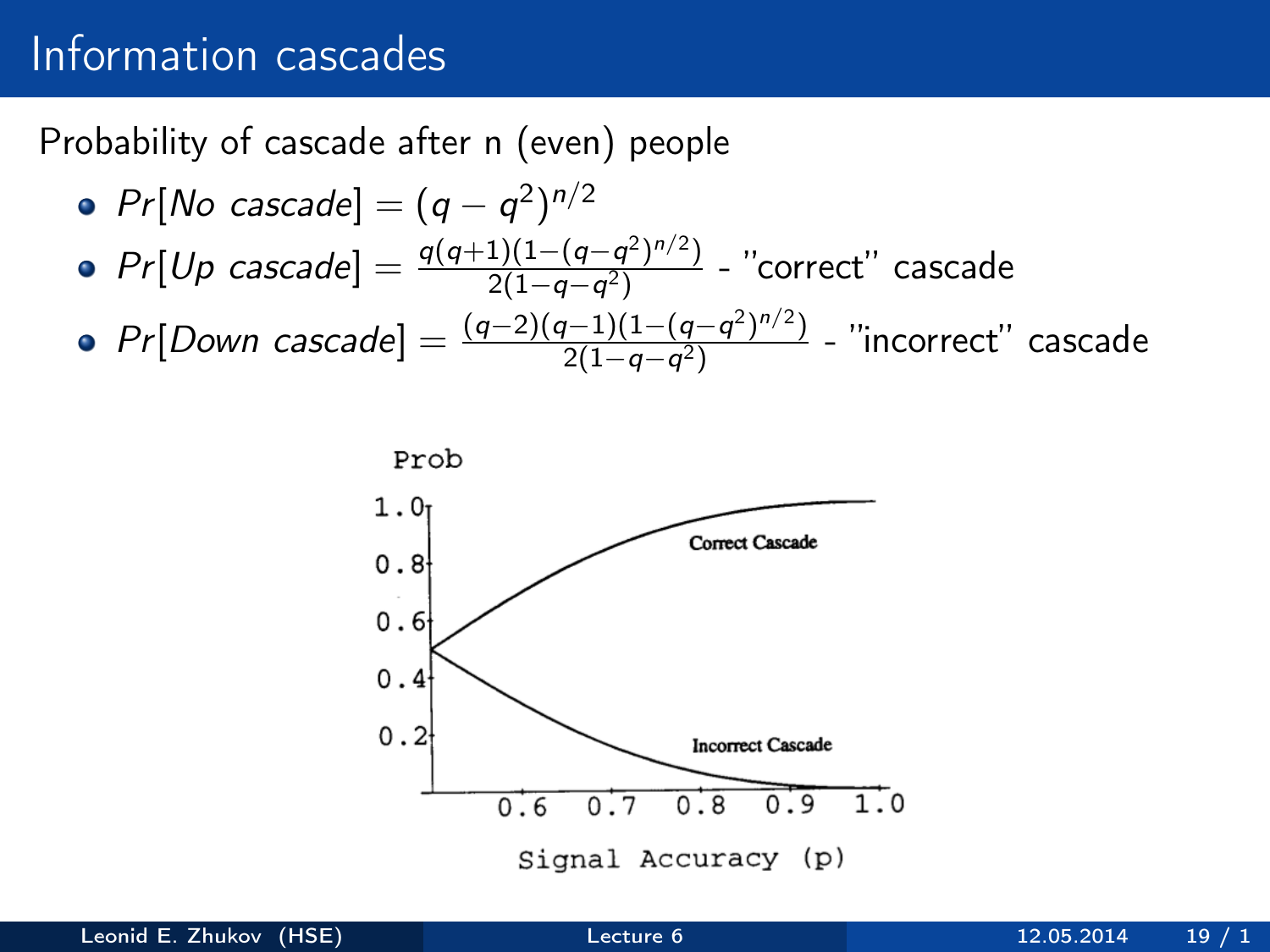- Cascades start when agents have incomplete information and observe actions of others
- Cascades very easy to start  $(2 +)$
- With large number of people a cascade happens almost surely lim $_{n\to\infty}(q-q^2)^{n/2}\to 0$
- Cascades prevent information aggregation ("wisdom of crowd"), start based on little information
- Cascades can be wrong incorrect cascade
- Cascades easy to break (stop)
- Very important early actions/actors in cascades
- Extensions: don't see all the previous decisions, various strength of private signals, different payoff etc